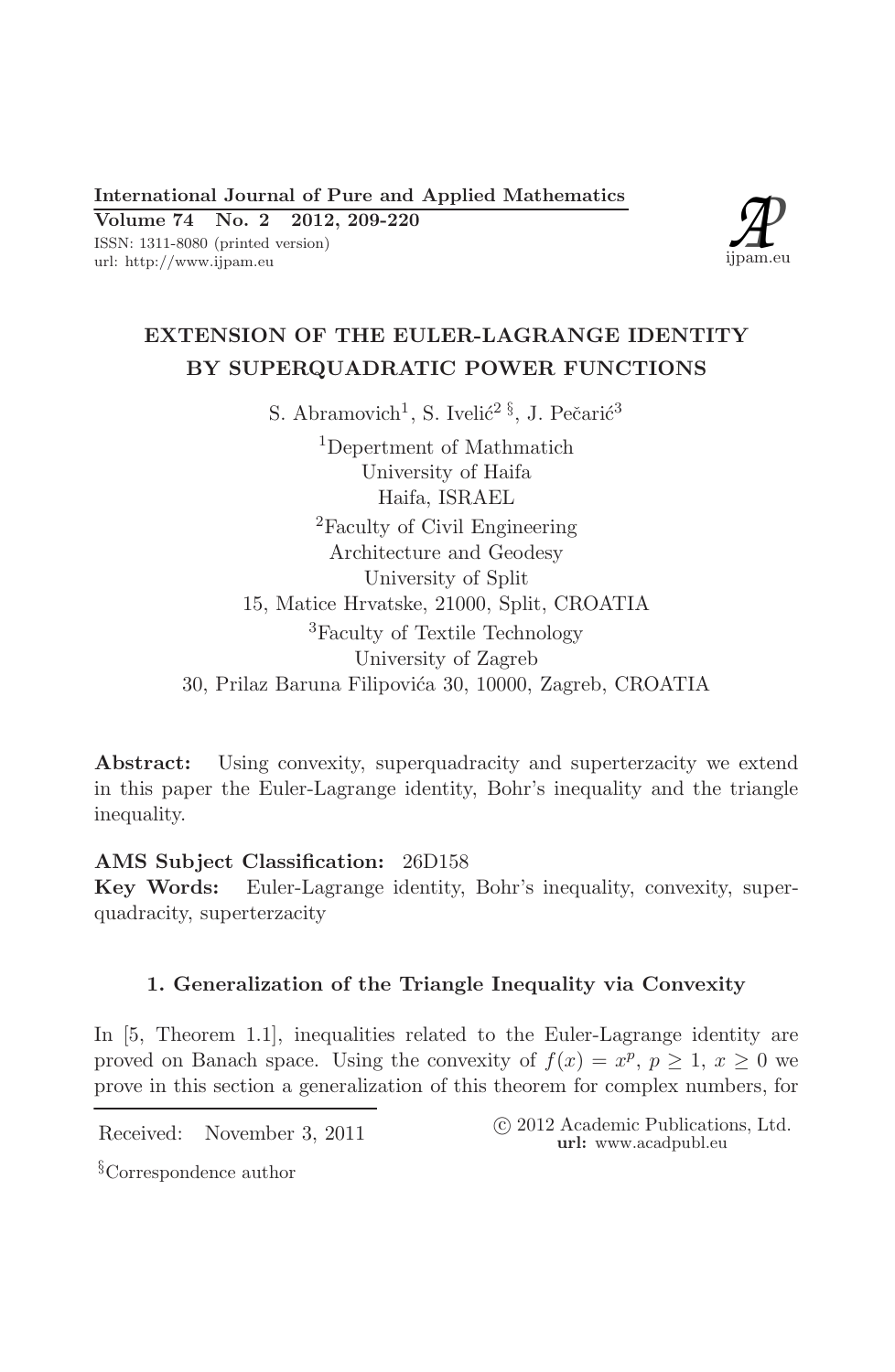which Bohr's inequality is a special case. This gives us the tools to achieve the main results of Section 2 and 3. In Section 2, we extend the result to the superquadratic functions  $f(x) = x^p$ ,  $p \ge 2$ ,  $x \ge 0$  and obtain the Euler-Lagrange identity as a special case. In Section 3, using so called superterzation functions, which are closely related to superquadratic functions, we obtain a new extension of the Euler-Lagrange identity.

**Theorem 1.** Let x, y, a, b be complex numbers and let  $\mu$ ,  $\nu$ ,  $\lambda \in$  $\mathbb{R}\backslash\{0\}$ . Then

$$
\frac{|x|^p}{\mu} + \frac{|y|^p}{\nu} \ge \frac{|ax + by|^p}{\lambda}
$$

holds if:

(i)  $\mu > 0$ ,  $\nu > 0$ ,  $\lambda > 0$  and

$$
|\lambda|^{1/(p-1)} \ge |\mu|^{1/(p-1)} |a|^q + |\nu|^{1/(p-1)} |b|^q
$$

(ii)  $\mu < 0$ ,  $\nu > 0$ ,  $\lambda < 0$  and

$$
|\lambda|^{1/(p-1)} \leq |\mu|^{1/(p-1)} |a|^q - |\nu|^{1/(p-1)} |b|^q,
$$

(iii)  $\mu > 0$ ,  $\nu < 0$ ,  $\lambda < 0$  and

$$
|\lambda|^{1/(p-1)} \le -|\mu|^{1/(p-1)} |a|^q + |\nu|^{1/(p-1)} |b|^q,
$$

where  $p > 1$  and  $\frac{1}{p} + \frac{1}{q} = 1$ .

**Remark 1.** Bohr's inequality

$$
sx^{p} + ty^{p} \ge \frac{1}{(s-1) s^{p-2}} ((s-1)x + y)^{p} \ge \frac{1}{2^{p-2}} ((s-1)x + y)^{p},
$$

when  $1 < s \le 2$ ,  $\frac{1}{s} + \frac{1}{t} = 1$  and  $p > 1$ , is a special case of Theorem 1 for  $a = s - 1$ ,  $b = 1$ ,  $\mu = \frac{1}{s}$ ,  $\nu = \frac{1}{t}$  and  $\lambda = (s - 1) s^{p-2}$  (see also [1]).

We first prove a theorem similar  $[5,$  Theorem 1.1 but by dealing with a general integer *n* instead of  $n = 2$ . Our proof is completely different than the proof in [5]. It relies on the convexity of  $f(x) = x^p$ ,  $p > 1$ ,  $x \ge 0$ .

**Theorem 2.** Let  $x_i$ ,  $a_i$ ,  $i = 1,...,n$  be complex numbers. Let  $\lambda$ ,  $\mu_i \in$  $\mathbb{R}\setminus\{0\}, i = 1, ..., n, \text{ and } p, q \in \mathbb{R} \text{ with } p \neq 0, 1 \text{ and } \frac{1}{q} + \frac{1}{p} = 1.$ Case (i): If  $\mu_i > 0$ ,  $i = 1, ..., n$ ,  $\lambda > 0$  and  $p > 1$ , then

$$
\sum_{i=1}^{n} \frac{|x_i|^p}{\mu_i} \ge \frac{\left|\sum_{i=1}^{n} a_i x_i\right|^p}{\lambda} \tag{1.1}
$$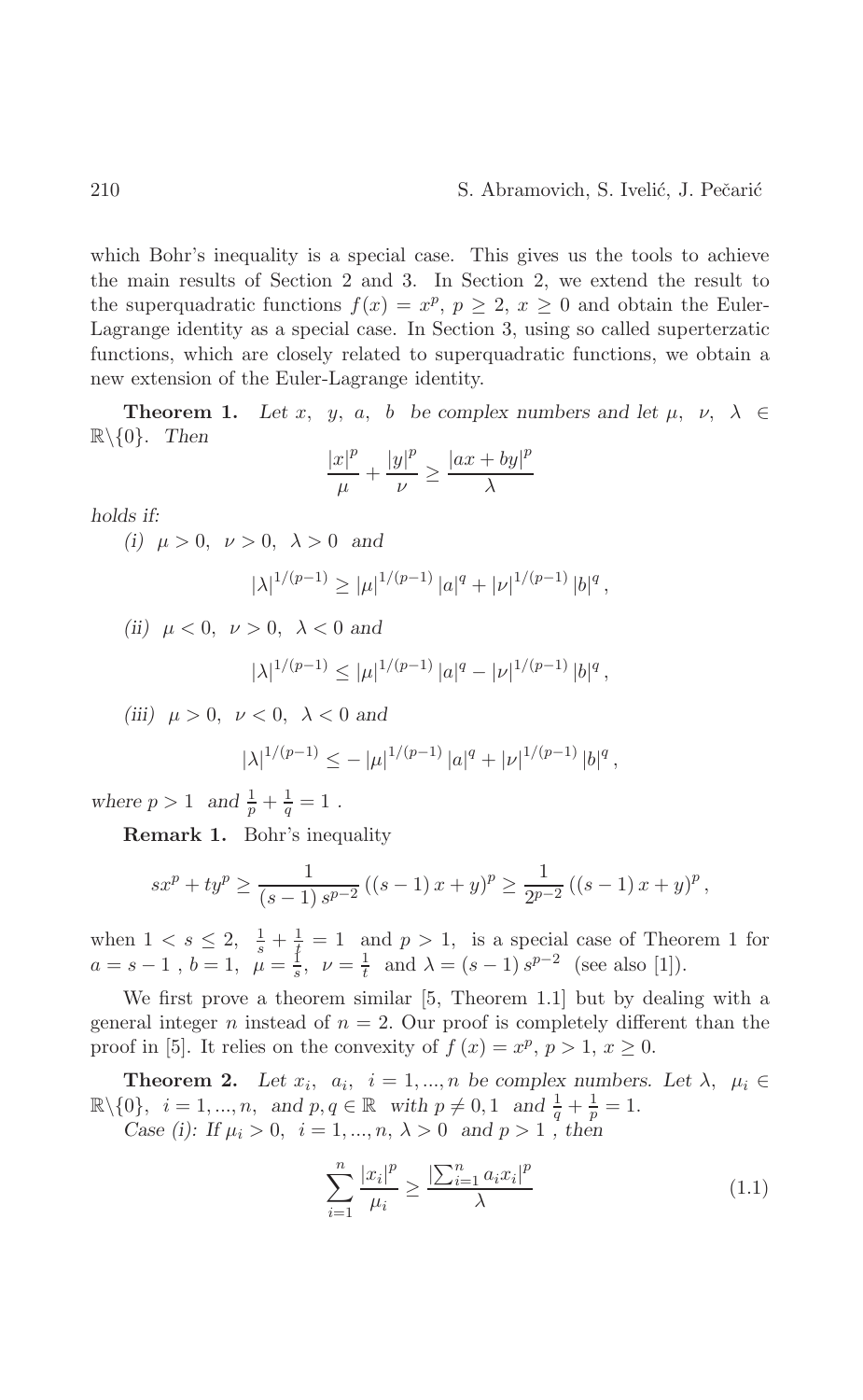where

$$
|\lambda|^{\frac{1}{p-1}} \geq (\overline{\lambda})^{\frac{1}{p-1}} = \sum_{i=1}^{n} |\mu_i|^{\frac{1}{p-1}} |a_i|^q.
$$
 (1.2)

Case (ii): If  $\mu_1 > 0$ ,  $\mu_i < 0$ ,  $i = 2, ..., n$ ,  $\lambda > 0$  and  $p > 1$ , then

$$
\sum_{i=1}^{n} \frac{|x_i|^p}{\mu_i} \le \frac{|\sum_{i=1}^{n} a_i x_i|^p}{\lambda}
$$
 (1.3)

where

$$
|\lambda|^{\frac{1}{p-1}} \le |\mu_1|^{\frac{1}{p-1}} |a_1|^q - \sum_{i=2}^n |\mu_i|^{\frac{1}{p-1}} |a_i|^q.
$$
 (1.4)

Case (iii): If 
$$
\mu_1 < 0
$$
,  $\mu_i > 0$ ,  $i = 2, \ldots, n$ ,  $\lambda < 0$  and  $p > 1$ , then

$$
\sum_{i=1}^{n} \frac{|x_i|^p}{\mu_i} \ge \frac{\left|\sum_{i=1}^{n} a_i x_i\right|^p}{\lambda}
$$

where  $\lambda$  satisfies (1.4)

Case (iv): If  $x_i$ ,  $a_i \in \mathbb{R}^+$ ,  $i = 1,...,n$ ,  $\mu_i > 0$ ,  $i = 1,...,n$ , and  $\lambda > 0$ , then for  $p < 0$ , inequalities (1.1) and (1.2) hold for  $\lambda = \overline{\lambda}$ .

Case (v): If  $x_i$ ,  $a_i \in \mathbb{R}^+, i = 1, ..., n, \mu_i > 0, i = 1, ..., n, \text{ and } \lambda > 0,$ then for  $0 < p < 1$ , the reverse of inequality (1.1) holds when (1.2) holds for  $\lambda = \overline{\lambda}$ .

Proof. Case (i): It is obvious that it is enough to prove this case of the theorem for  $a_i, x_i \geq 0, i = 1, ..., n$  and show that here

$$
\sum_{i=1}^{n} \frac{x_i^p}{\mu_i} \ge \frac{\left(\sum_{i=1}^{n} a_i x_i\right)^p}{\lambda} \tag{1.5}
$$

holds if

$$
\lambda^{\frac{1}{p-1}} \ge (\overline{\lambda})^{\frac{1}{p-1}} = \sum_{i=1}^{n} \mu_i^{\frac{1}{p-1}} a_i^q.
$$
 (1.6)

Let us consider first a more general inequality than  $(1.5)$  where instead of the function  $f(x) = x^p$ ,  $p > 1$ ,  $x \ge 0$ , we deal with a positive strictly increasing convex function f on  $(0, \infty)$  which satisfies  $f^{-1}(AB) \ge f^{-1}(A) f^{-1}(B)$  for A,  $B > 0$ . In this case we write

$$
\sum_{i=1}^{n} \frac{f(x_i)}{\mu_i} = \sum_{i=1}^{n} Q_i f\left(f^{-1}\left(\frac{f(x_i)}{\mu_i Q_i}\right)\right),\tag{1.7}
$$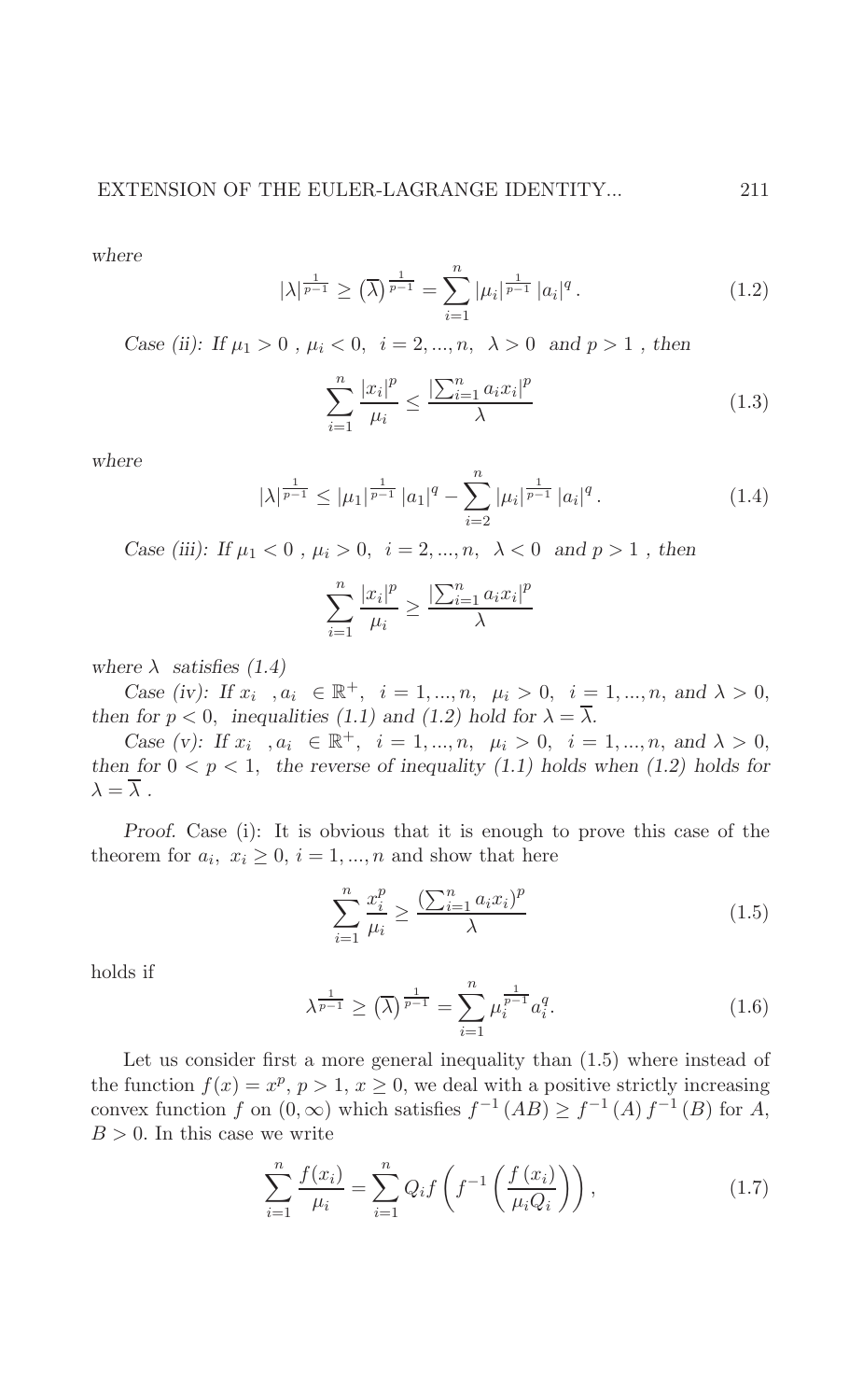and then by the convexity of  $f$  we get

$$
\sum_{i=1}^{n} Q_{i} f\left(f^{-1}\left(\frac{f(x_{i})}{\mu_{i} Q_{i}}\right)\right) \geq \left(\sum_{j=1}^{n} Q_{j} f\left(\frac{\sum_{i=1}^{n} Q_{i} f^{-1}\left(\frac{f(x_{i})}{\mu_{i} Q_{i}}\right)}{\sum_{j=1}^{n} Q_{j}}\right) \right).
$$
 (1.8)

As  $f^{-1}(AB) \ge f^{-1}(A) f^{-1}(B)$  and f is increasing we get that

$$
\left(\sum_{j=1}^{n} Q_j \int f\left(\frac{\sum_{i=1}^{n} Q_i f^{-1}\left(\frac{f(x_i)}{\mu_i Q_i}\right)}{\sum_{j=1}^{n} Q_j}\right) \ge \left(\sum_{j=1}^{n} Q_j \int f\left(\frac{\sum_{i=1}^{n} x_i Q_i f^{-1}\left(\frac{1}{\mu_i Q_i}\right)}{\sum_{j=1}^{n} Q_j}\right) \right).
$$
\n(1.9)

Therefore, from  $(1.7)$ ,  $(1.8)$  and  $(1.9)$  it is enough to solve the equality

$$
\left(\sum_{j=1}^n Q_j\right) f\left(\frac{\sum_{i=1}^n x_i Q_i f^{-1}\left(\frac{1}{\mu_i Q_i}\right)}{\sum_{j=1}^n Q_j}\right) = \frac{f\left(\sum_{i=1}^n a_i x_i\right)}{\overline{\lambda}},
$$

in other words to solve

$$
\frac{Q_i f^{-1}\left(\frac{1}{\mu_i Q_i}\right)}{\sum_{j=1}^n Q_j} = a_i, \qquad i = 1, ..., n
$$
\n(1.10)

and then insert

$$
\overline{\lambda} = \left(\sum_{j=1}^{n} Q_j\right)^{-1} \tag{1.11}
$$

in order for  $\overline{\lambda}$  to satisfy for given  $\mu_i > 0$  and  $a_i \geq 0$ ,  $i = 1, ..., n$  the inequality

$$
\sum_{i=1}^{n} \frac{f(x_i)}{\mu_i} \ge \frac{f\left(\sum_{i=1}^{n} a_i x_i\right)}{\overline{\lambda}}.\tag{1.12}
$$

Replacing  $\overline{\lambda}$  by

$$
\lambda \ge \overline{\lambda} = \left(\sum_{j=1}^{n} Q_j\right)^{-1} \tag{1.13}
$$

inequality  $(1.12)$  holds too.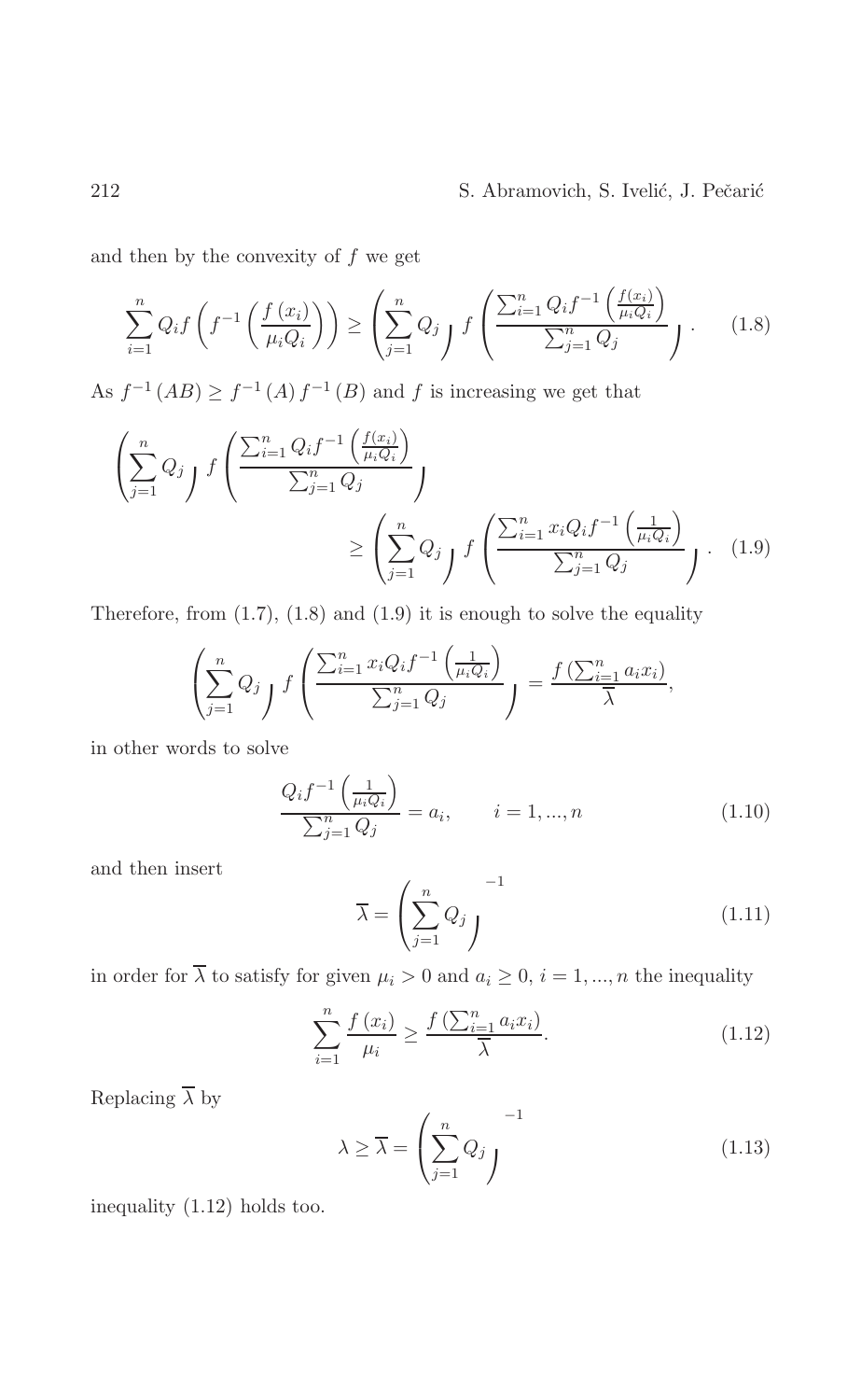Now we return to deal with our function  $f(x) = x^p$ ,  $p > 1$ ,  $x \ge 0$ . This is a nonnegative increasing convex function for  $x \ge 0$  and it satisfies  $f^{-1}(AB) =$  $f^{-1}(A) f^{-1}(B)$  for  $A, B > 0$ .

Going back to the proof of  $(1.5)$  under the condition  $(1.6)$  we obtain from  $(1.10)$  that

$$
Q_i (\mu_i Q_i)^{-\frac{1}{p}} \left( \sum_{j=1}^n Q_j \right)^{-1} = a_i, \qquad i = 1, ..., n. \tag{1.14}
$$

Solving  $(1.14)$  we get that

$$
Q_i = \frac{\mu_i^{\frac{1}{p-1}} a_i^q}{\left(\sum_{j=1}^n \mu_j^{\frac{1}{p-1}} a_j^q\right)^p}, \quad i = 1, ..., n,
$$
\n(1.15)

and from  $(1.11)$  that

$$
\overline{\lambda} = \left(\sum_{i=1}^{n} Q_i\right)^{-1} = \left(\sum_{i=1}^{n} \mu_i^{\frac{1}{p-1}} a_i^q\right)^{p-1}.
$$
\n(1.16)

Hence, from (1.13), (1.5) and (1.6) are proved when  $a_i, x_i \ge 0, i = 1, ..., n$  and therefore, (1.1) and (1.2) are proved for the complex numbers  $x_i$ ,  $a_i$ ,  $i = 1,...n$ .

Case (ii): If  $\mu_1 > 0$ ,  $\mu_i < 0$ ,  $i = 2, ..., n$  and  $\lambda > 0$ , we rewrite (1.3) as

$$
\frac{\left|\sum_{i=1}^{n} a_i x_i\right|^p}{\lambda} + \sum_{i=2}^{n} \frac{|x_i|^p}{|\mu_i|} \ge \frac{|x_1|^p}{\mu_1}.\tag{1.17}
$$

Let us make the substitutions

$$
|\mu_i| = \nu_i
$$
,  $i = 2, ..., n$ ,  $\mu_1 = \Lambda$ ,  $\lambda = \nu_1$ ,  
 $z_1 = \sum_{i=1}^n a_i x_i$ ,  $z_i = x_i$ ,  $i = 2, ..., n$ ,

and

$$
x_1 = \frac{1}{a_1} z_1 + \sum_{i=2}^n \left( \frac{-a_i}{a_1} \right) z_i = \sum_{i=1}^n C_i z_i.
$$

Inequality  $(1.17)$  becomes

$$
\sum_{i=1}^n \frac{|z_i|^p}{\nu_i} \ge \frac{\left|\sum_{i=1}^n C_i z_i\right|^p}{\Lambda}.
$$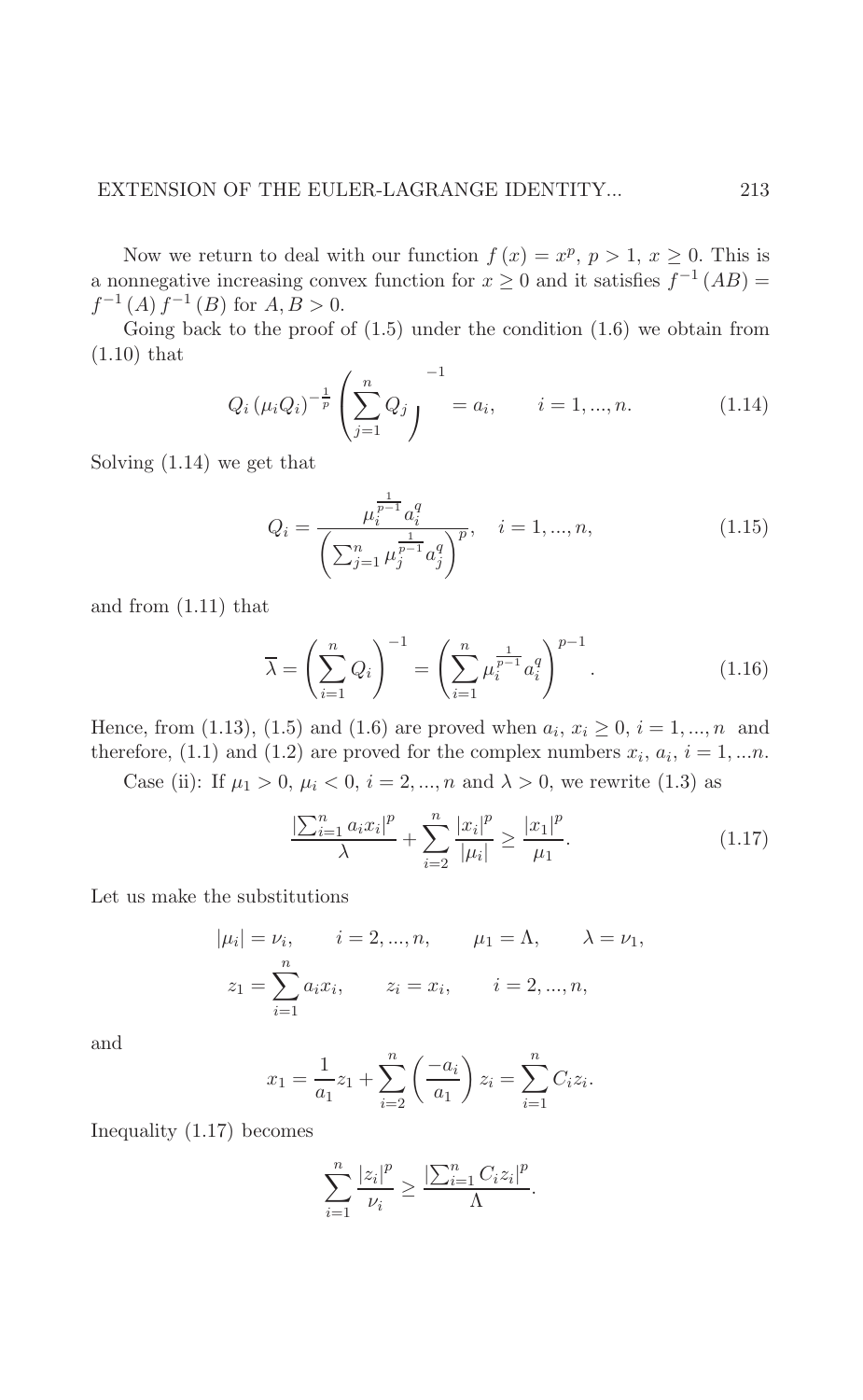Therefore, from Case (i) we get that

$$
\Lambda^{\frac{1}{p-1}} \ge \sum_{i=1}^n \nu_i^{\frac{1}{p-1}} |C_i|^q.
$$

In other words,  $(1.3)$  holds when

$$
|\mu_1|^{\frac{1}{p-1}} \geq \frac{|\lambda|^{\frac{1}{p-1}}}{|a_1|^q} + \sum_{i=2}^n |\mu_i|^{\frac{1}{p-1}} \left| \frac{a_i}{a_1} \right|^q,
$$

which is the same as  $(1.4)$ .

Case (iii): This case follows immediately from Case (ii).

Case (iv): The fact that  $f$  is strictly increasing, and not just strictly monotone, is used only in  $(1.9)$ . But in the case of power functions the inequality  $(1.9)$  reduces to equality. Therefore, this fact is not needed here. This is the reason that for  $p < 0$  we get that (1.1) when (1.2) holds.

Case (v): The function  $f(x) = x^p$ ,  $0 < p < 1$ ,  $x > 0$ , is positive strictly increasing concave function. Therefore, we get the reverse of inequality  $(1.8)$ , and as  $f^{-1}(AB) = f^{-1}(A) f^{-1}(B)$  for  $A, B > 0$ , we have an equality in (1.9). Hence, the reverse of  $(1.1)$  holds when the reverse of inequality  $(1.2)$  holds.

This completes the proof of the theorem.

**Remark 2.** It is obviously that for  $n = 2$ , as a special case of our Theorem 2 for complex numbers  $x_i$ ,  $a_i$ ,  $i = 1,...n$ , we get Theorem 1, i.e. [5, Theorem  $1.1$ .

The Jensen-Steffensen inequality, see [4, Theorem 2.19], leads to the following result.

**Theorem 3.** Let  $\mu_i$ ,  $a_i \in \mathbb{R} \setminus \{0\}$ ,  $\mu_i a_i > 0$  and  $x_i > 0$ ,  $i = 1, ..., n$ . Let  $p, q \in \mathbb{R}$  with  $p > 1$  and  $\frac{1}{p} + \frac{1}{q} = 1$ . Let also  $\frac{x_i^p}{(\mu_i a_i)^q} < \frac{x_{i+1}^p}{(\mu_{i+1} a_{i+1})^q}$ ,  $i = 1, ..., n-1$ , and

$$
0 < \sum_{i=1}^{k} \frac{(\mu_i a_i)^q}{\mu_i} \le \sum_{i=1}^{n} \frac{(\mu_i a_i)^q}{\mu_i}, \quad k = 1, \dots, n.
$$

Then

$$
\sum_{i=1}^{n} \frac{x_i^p}{\mu_i} \ge \frac{\left(\sum_{i=1}^{n} a_i x_i\right)^p}{\overline{\lambda}},
$$

where

$$
\overline{\lambda} = \left(\sum_{i=1}^n \frac{(\mu_i a_i)^q}{\mu_i}\right)^{p-1}.
$$

 $\Box$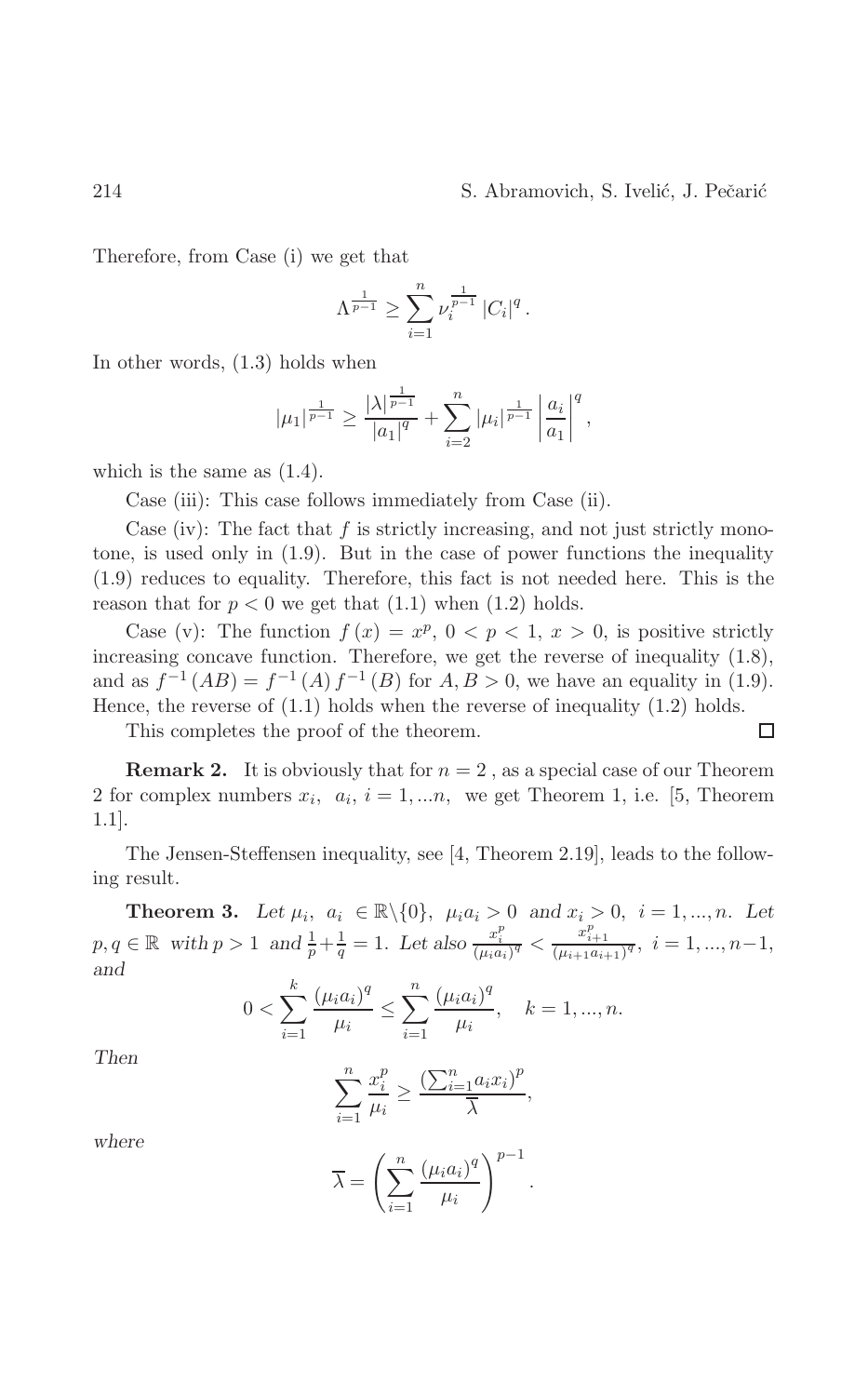### 2. Extension of the Euler-Lagrange Type Identity

Now we extend the Euler-Lagrange type inequalities by introducing the set of superquadratic functions and its basic properties. The Euler-Lagrange identity is a special case of this extension.

A function  $f : [0, b) \to \mathbb{R}$  is superquadratic provided that for all  $x \in [0, b)$ there exists a constant  $C_f(x) \in \mathbb{R}$  such that the inequality

$$
f(y) \ge f(x) + C_f(x)(y - x) + f(|y - x|)
$$
\n(2.1)

holds for all  $y \in [0, b)$  (see [3, Definition 2.1]). The function  $f : [0, b) \to \mathbb{R}$  is subquadratic if  $-f$  is superquadratic.

According to  $[3,$  Theorem 2.2 the inequality

$$
f\left(\int h(s)d\mu(s)\right) \le \int f(h(s)) - f\left(\left|h(s) - \int h(s)d\mu(s)\right|\right) d\mu(s) \tag{2.2}
$$

holds for all probability measures  $\mu$  and all nonnegative  $\mu$ -integrable h, if and only if  $f$  is superquadratic.

The discrete version of  $(2.2)$  is

$$
f\left(\sum_{i=1}^{n} \alpha_i x_i\right) \le \sum_{i=1}^{n} \alpha_i \left(f\left(x_i\right) - f\left(\left|x_i - \sum_{j=1}^{n} \alpha_j x_j\right|\right)\right),\tag{2.3}
$$

 $x_i \in [0, b), \quad \alpha_i \ge 0, \quad 1 = i, ..., n, \quad \sum_{i=1}^n \alpha_i = 1.$ 

The power functions  $f(x) = x^p, x \ge 0$ , are convex and superquadratic for  $p \geq 2$ , and convex and subquadratic for  $1 < p \leq 2$ . Inequalities (2.1), (2.2) and  $(2.3)$  reduce to equality for the function  $f(x) = x^2$ .

Now we use  $(2.3)$  in order to get the Euler-Lagrange type inequality.

**Theorem 4.** Let  $x_i \geq 0$ ,  $a_i \geq 0$  and  $\mu_i > 0$ ,  $i = 1, ..., n$ . Let  $p, q \in \mathbb{R}$ with  $p \ge 2$  and  $\frac{1}{p} + \frac{1}{q} = 1$ . Then

$$
\sum_{i=1}^{n} \frac{x_i^p}{\mu_i} \ge \frac{\left(\sum_{i=1}^{n} a_i x_i\right)^p}{\left(\sum_{j=1}^{n} \mu_j^{\frac{1}{p-1}} a_j^q\right)^{p-1}}
$$
\n(2.4)

$$
+\frac{\sum_{i=1}^n \mu_i^{\frac{1}{p-1}} a_i^q}{\left(\sum_{j=1}^n \mu_j^{\frac{1}{p-1}} a_j^q\right)^p} \left( \left| \left(\frac{1}{a_i \mu_i}\right)^{\frac{1}{p-1}} \left(\sum_{j=1}^n \mu_j^{\frac{1}{p-1}} a_j^q\right) x_i - \sum_{j=1}^n a_j x_j \right| \right)^p.
$$

If  $1 < p \leq 2$ , the inverse of (2.4) holds.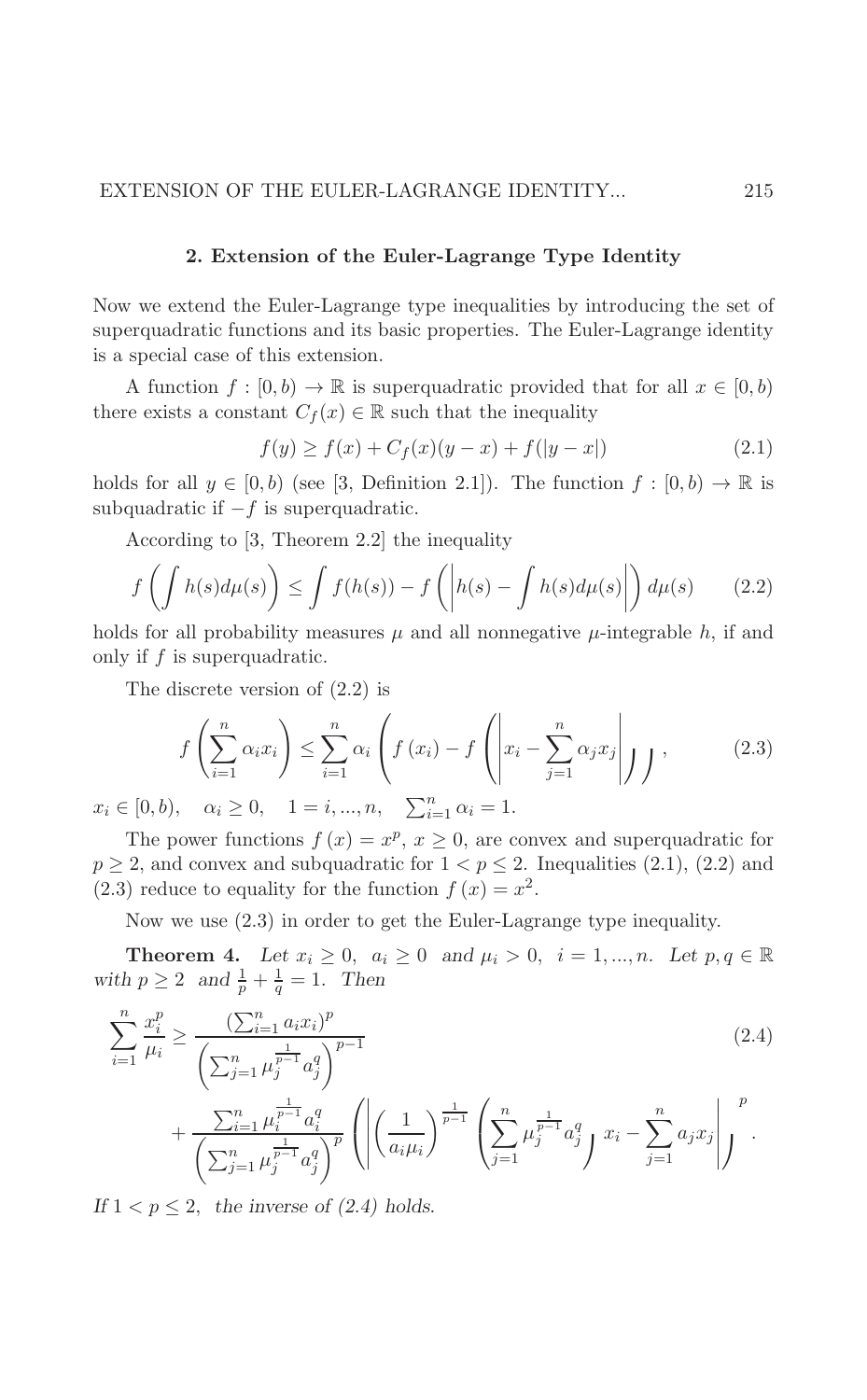*Proof.* In Theorem 2 we showed that for  $x_i \geq 0$ ,  $a_i \geq 0$ ,  $\mu_i > 0$ ,  $i = 1, ..., n$ . inequalities  $(1.5)$  and  $(1.6)$  hold. There

$$
\sum_{i=1}^{n} Q_i (A_i)^p = \sum_{i=1}^{n} \frac{(x_i)^p}{\mu_i}
$$
\n(2.5)

where

$$
Q_i = \frac{\mu_i^{\frac{1}{p-1}} a_i^q}{\left(\sum_{j=1}^n \mu_j^{\frac{1}{p-1}} a_j^q\right)^p}, \qquad i = 1, ..., n,
$$
\n(2.6)

$$
A_i = \frac{1}{(a_i \mu_i)^{\frac{1}{p-1}}} \left( \sum_{j=1}^n \mu_j^{\frac{1}{p-1}} a_j^q \right) x_i, \qquad i = 1, \dots, n
$$
 (2.7)

and

$$
\frac{\sum_{i=1}^{n} Q_i A_i}{\sum_{j=1}^{n} Q_j} = \sum_{i=1}^{n} a_i x_i.
$$
\n(2.8)

Therefore, as  $f(x) = x^p$ ,  $p \ge 2$ ,  $x \ge 0$ , is superquadratic, by inserting (2.6)- $(2.8)$ , the inequality  $(2.3)$  becomes

$$
\sum_{i=1}^{n} Q_i (A_i)^p = \frac{\sum_{i=1}^{n} \mu_i^{\frac{1}{p-1}} a_i^q \left( \left( \frac{1}{a_i \mu_i} \right)^{\frac{1}{p-1}} \left( \sum_{j=1}^{n} \mu_j^{\frac{1}{p-1}} a_j^q \right) x_i \right)^p}{\left( \sum_{j=1}^{n} \mu_j^{\frac{1}{p-1}} a_j^q \right)^p}
$$
\n
$$
\geq \frac{\left( \sum_{i=1}^{n} a_i x_i \right)^p}{\left( \sum_{j=1}^{n} \mu_j^{\frac{1}{p-1}} a_j^q \right)^{p-1}}
$$
\n(2.9)

$$
+\frac{\sum_{i=1}^n \mu_i^{\frac{1}{p-1}} a_i^q}{\left(\sum_{j=1}^n \mu_j^{\frac{1}{p-1}} a_j^q\right)^p} \left( \left| \left(\frac{1}{a_i \mu_i}\right)^{\frac{1}{p-1}} \left(\sum_{j=1}^n \mu_j^{\frac{1}{p-1}} a_j^q\right) x_i - \sum_{j=1}^n a_j x_j \right| \right)^p
$$

Hence, from  $(2.5)$  and  $(2.9)$  we get that  $(2.4)$  holds.

If  $1 < p \leq 2$ , then  $f(x) = x^p$ ,  $x \geq 0$ , is a subquadratic function. Therefore, the reverse of  $(2.4)$  holds. □

**Corollary 1.** Let x, y, a,  $b \ge 0$  and  $\mu$ ,  $\nu > 0$ . Let  $p, q \in \mathbb{R}$  with  $p \ge 2$  and  $\frac{1}{p} + \frac{1}{q} = 1$ . Then

$$
\frac{x^p}{\mu} + \frac{y^p}{\nu} \ge \frac{(ax + by)^p}{\left(\mu^{\frac{1}{p-1}} a^q + \nu^{\frac{1}{p-1}} b^q\right)^{p-1}}\tag{2.10}
$$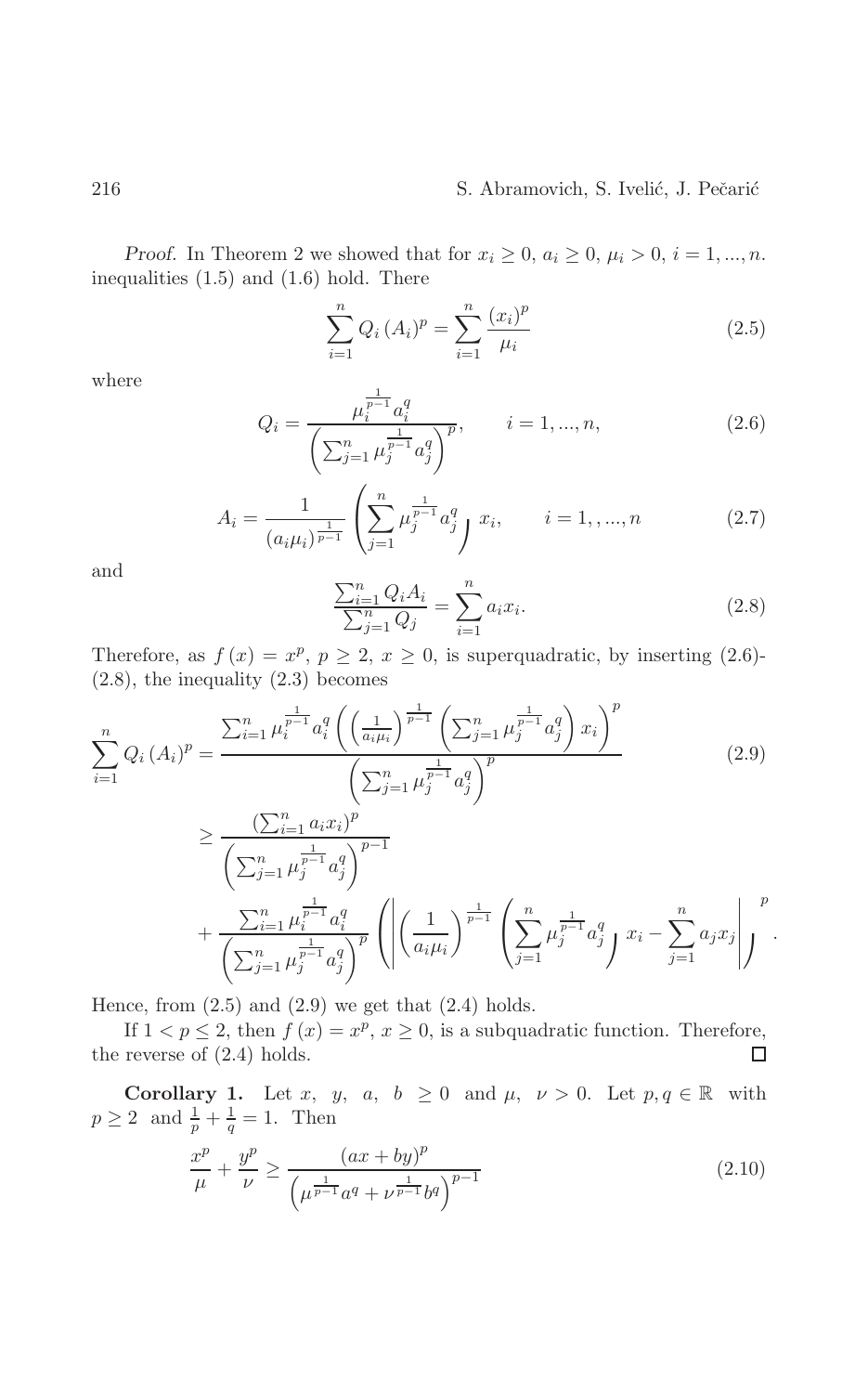$$
+\mu^{\frac{1}{p-1}}a^{q}\left(\left|\left(\frac{1}{a\mu}\right)^{\frac{1}{p-1}}x-\frac{ax+by}{\mu^{\frac{1}{p-1}}a^{q}+\nu^{\frac{1}{p-1}}b^{q}}\right|\right)^{p} +\nu^{\frac{1}{p-1}}b^{q}\left(\left|\left(\frac{1}{\nu b}\right)^{\frac{1}{p-1}}y-\frac{ax+by}{\mu^{\frac{1}{p-1}}a^{q}+\nu^{\frac{1}{p-1}}b^{q}}\right|\right)^{p}.
$$

Specially, for  $p = 2$  we get

$$
\frac{x^2}{\mu} + \frac{y^2}{\nu} = \frac{(ax + by)^2}{\mu a^2 + \nu b^2} + \frac{(\nu bx - a\mu y)^2}{\mu \nu (\mu a^2 + \nu b^2)},
$$
\n(2.11)

which is the Euler-Lagrange type identity.

Proof. The first part of statement follows directly from Theorem 4 by choosing  $n = 2$ . Specially, if  $f(x) = x^2$ , as inequality (2.4) reduces to equality, from  $(2.10)$  we get  $(2.11)$ .  $\Box$ 

**Corollary 2.** Let  $x_i \geq 0$ ,  $a_i \geq 0$  and  $\mu_i > 0$ ,  $i = 1, ..., n$ . Let  $p, q \in \mathbb{R}$ with  $1 < p \le 2$  and  $\frac{1}{p} + \frac{1}{q} = 1$ . Then

$$
0 \le \sum_{i=1}^{n} \frac{x_i^p}{\mu_i} - \frac{\left(\sum_{i=1}^{n} a_i x_i\right)^p}{\left(\sum_{i=1}^{n} \mu_i^{\frac{1}{p-1}} a_i^q\right)^{p-1}}\tag{2.12}
$$

$$
\leq \frac{\sum_{i=1}^n \mu_i^{\frac{1}{p-1}} a_i^q}{\left(\sum_{j=1}^n \mu_j^{\frac{1}{p-1}} a_j^q\right)^p} \left( \left| \left(\frac{1}{a_i \mu_i}\right)^{\frac{1}{p-1}} \left(\sum_{j=1}^n \mu_j^{\frac{1}{p-1}} a_j^q\right) x_i - \sum_{j=1}^n a_j x_j \right| \right)^p.
$$

*Proof.* From Theorem 4, as  $f(x) = x^p$ ,  $1 < p \le 2$ ,  $x \ge 0$ , is both subquadratic and convex, we get  $(2.12)$ .  $\Box$ 

#### 3. The Euler-Lagrange Type Identity for Superterzatic Functions

A function  $g: [0, b) \to \mathbb{R}$  is called superterzatic provided that for all  $\bar{x} \in [0, b)$ there exists a constant  $C(\bar{x}) \in \mathbb{R}$  such that the inequality

$$
\sum_{i=1}^{n} \alpha_i g(x_i) - g(\bar{x}) \tag{3.1}
$$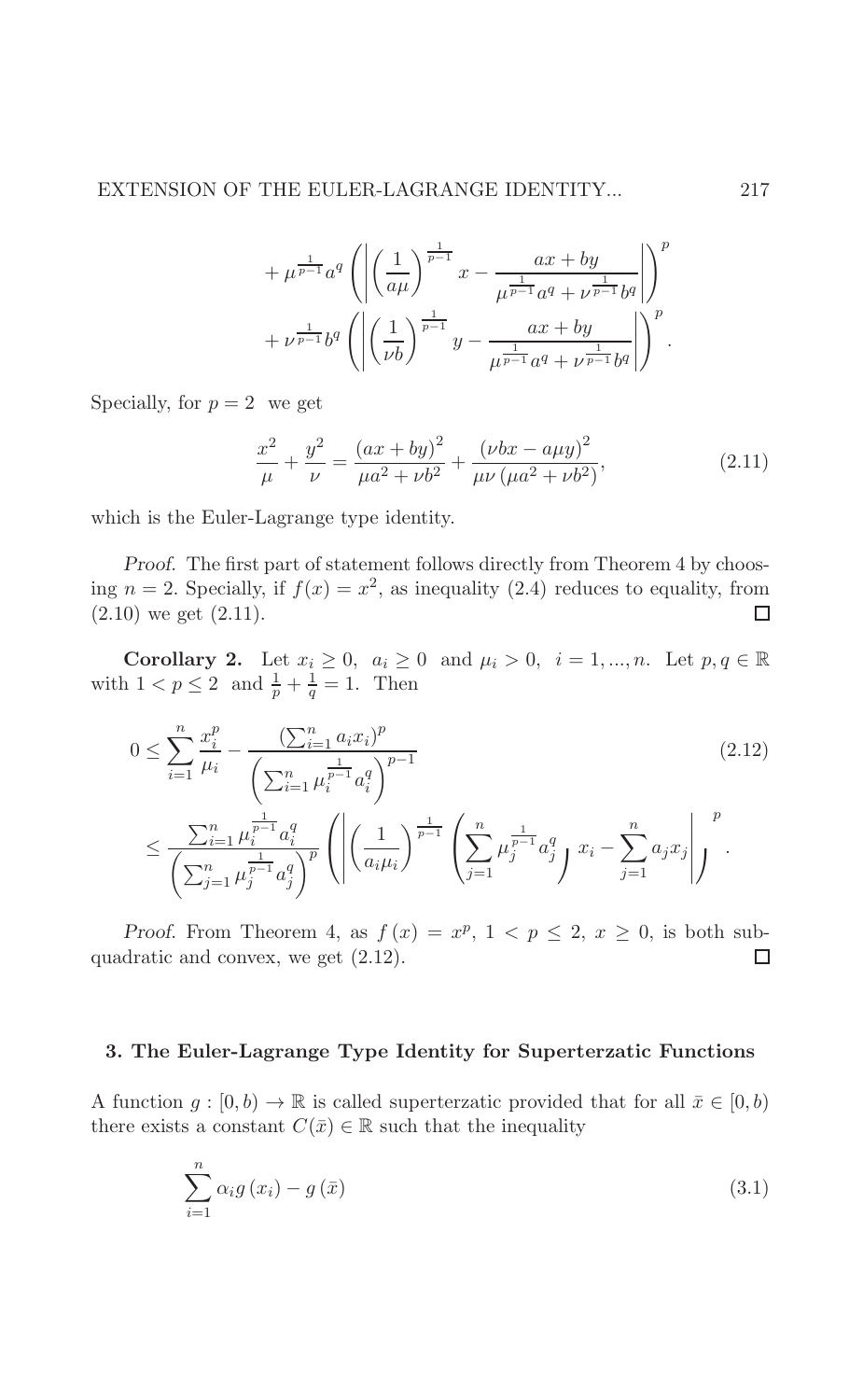$$
\geq \sum_{i=1}^{n} \alpha_i x_i \left[ (x_i - \bar{x}) C (\bar{x}) + (|x_i - \bar{x}|)^{-1} g (|x_i - \bar{x}|) \right]
$$
  
= 
$$
\sum_{i=1}^{n} \alpha_i (x_i - \bar{x})^2 C (\bar{x}) + \sum_{i=1}^{n} \alpha_i x_i (|x_i - \bar{x}|)^{-1} g (|x_i - \bar{x}|)
$$

holds for all  $x_i \in [0, b)$ ,  $\alpha_i \geq 0$ ,  $i = 1, ..., n$ , and  $\sum_{i=1}^{n} \alpha_i = 1$ , where  $\bar{x} =$  $\sum_{i=1}^{n} \alpha_i x_i$ , (see [2]). A function g is called subterzatic if  $-g$  is superterzatic.

Let  $f : [0,b) \to \mathbb{R}$  and  $g : [0,b) \to \mathbb{R}$  be defined by  $g(x) = xf(x)$ . A sufficient condition for a function  $g$  to be superterzatic, is presented in [2, Theorem 1. It is shown there that if  $f$  is superquadratic then  $g$  is superterzatic and if f is subquadratic then the reverse of inequality  $(3.1)$  holds, that is, g is subterzatic. Inequality in (3.1) becomes equality for  $g(x) = xf(x) = x^3$ .

When  $g(x) = xf(x)$ , f is superquadratic, it is also shown in [2, Theorem 1 that  $C(x)$  in (3.1) is equal to  $C_f(x)$ , where  $C_f(x)$  is as in (2.1). Also, when  $g(x) = x^p, x > 0, p > 2$ , then  $C(x) = C_f(x) = (p-1)x^{p-2}$  (see [2, Example  $2$ ).

Using  $(3.1)$  we extend the Euler-Lagrange type inequalities.

**Theorem 5.** Let  $x_i \geq 0$ ,  $a_i \geq 0$  and  $\mu_i > 0$ ,  $i = 1, ..., n$ . Let  $p, q \in \mathbb{R}$ with  $p \geq 3$  and  $\frac{1}{p} + \frac{1}{q} = 1$ . Then

$$
\sum_{i=1}^{n} \frac{x_i^p}{\mu_i} \ge \frac{\bar{x}^p}{\left(\sum_{j=1}^n \mu_j^{\frac{1}{p-1}} a_j^q\right)^{p-1}} \tag{3.2}
$$
\n
$$
+ \frac{\sum_{i=1}^n \mu_i^{\frac{1}{p-1}} a_i^q}{\left(\sum_{j=1}^n \mu_j^{\frac{1}{p-1}} a_j^q\right)^p} \left(\left(\frac{1}{a_i \mu_i}\right)^{\frac{1}{p-1}} \left(\sum_{j=1}^n \mu_j^{\frac{1}{p-1}} a_j^q\right) x_i - \bar{x} \right)^2 + \frac{\sum_{i=1}^n a_i x_i}{\left(\sum_{j=1}^n \mu_j^{\frac{1}{p-1}} a_j^q\right)^{p-1}} \left(\left|\left(\frac{1}{a_i \mu_i}\right)^{\frac{1}{p-1}} \left(\sum_{j=1}^n \mu_j^{\frac{1}{p-1}} a_j^q\right) x_i - \bar{x}\right|\right)^{p-1},
$$

where  $\bar{x} = \sum_{j=1}^{n} a_j x_j$ .<br>If  $2 < p \le 3$ , then the reverse of (3.2) holds.

*Proof.* The function  $g(x) = x^p$ ,  $p \ge 3$ ,  $x \ge 0$  is superterzatic and therefore, as explained before, the inequality (3.1) holds with  $C(\bar{x}) = (p-1)\bar{x}^{p-2}$  (see [2, Example 2.]. Then by inserting  $(2.6)-(2.8)$  in  $(3.1)$  we get  $(3.2)$ .

218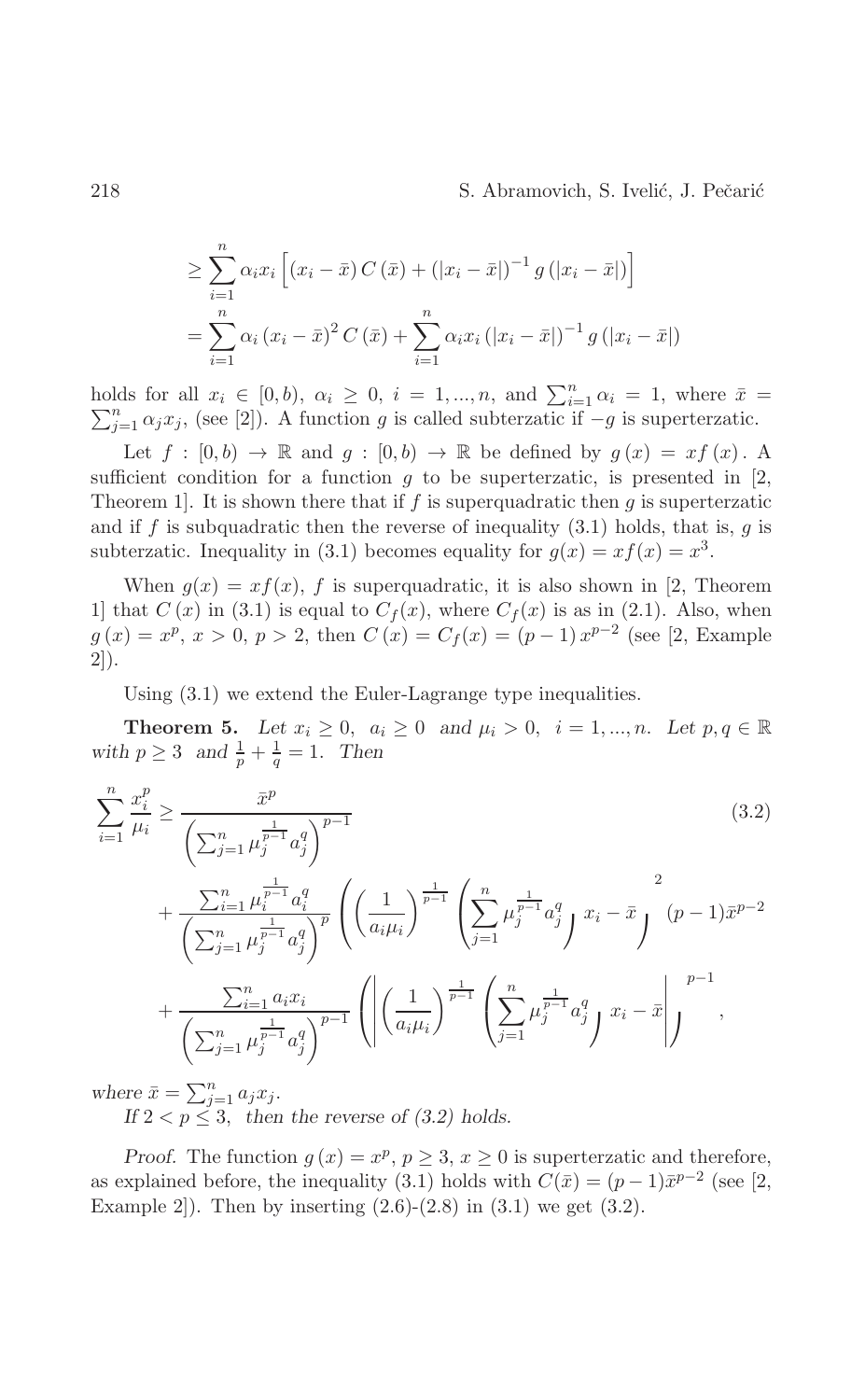If  $2 < p \leq 3$ , then  $g(x) = x^p$ ,  $x \geq 0$ , is subterzatic and therefore, the reverse of inequality  $(3.2)$  holds.  $\Box$ 

**Remark 3.** For  $p = 3$  the inequality (3.2) becomes equality since for  $g(x) = x^3$  the inequality (3.1) reduce to equality.

**Corollary 3.** Let x, y, a,  $b \ge 0$  and  $\mu$ ,  $\nu > 0$ . Let  $p, q \in \mathbb{R}$  with  $p \ge 3$ and  $\frac{1}{p} + \frac{1}{q} = 1$ . Then

$$
\frac{x^{p}}{\mu} + \frac{y^{p}}{\nu}
$$
\n
$$
\geq \frac{\bar{x}^{p}}{\left(\mu^{\frac{1}{p-1}} a^{q} + \nu^{\frac{1}{p-1}} b^{q}\right)^{p-1}} + \frac{\mu^{\frac{1}{p-1}} a^{q}}{\left(\mu^{\frac{1}{p-1}} a^{q} + \nu^{\frac{1}{p-1}} b^{q}\right)^{p}} \left(\frac{1}{\left(\mu a\right)^{\frac{1}{p-1}}} \left(\mu^{\frac{1}{p-1}} a^{q} + \nu^{\frac{1}{p-1}} b^{q}\right) x - \bar{x}\right)^{2} (p-1) \bar{x}^{p-2} + \frac{\nu^{\frac{1}{p-1}} b^{q}}{\left(\mu^{\frac{1}{p-1}} a^{q} + \nu^{\frac{1}{p-1}} b^{q}\right)^{p}} \left(\frac{1}{\left(\nu b\right)^{\frac{1}{p-1}}} \left(\mu^{\frac{1}{p-1}} a^{q} + \nu^{\frac{1}{p-1}} b^{q}\right) y - \bar{x}\right)^{2} (p-1) \bar{x}^{p-2} + ax \left(\left|\frac{x}{\left(\mu a\right)^{\frac{1}{p-1}}} - \frac{\bar{x}}{\mu^{\frac{1}{p-1}} a^{q} + \nu^{\frac{1}{p-1}} b^{q}}\right|\right)^{p-1} + by \left(\left|\frac{y}{\left(\nu b\right)^{\frac{1}{p-1}}} - \frac{\bar{x}}{\mu^{\frac{1}{p-1}} a^{q} + \nu^{\frac{1}{p-1}} b^{q}}\right|\right)^{p-1},
$$
\n(14)

where  $\bar{x} = ax + by$ .

Specially, for  $p = 3$  we get the Euler-Lagrange type identity:

$$
\frac{x^3}{\mu} + \frac{y^3}{\nu} = \frac{(ax + by)^3}{\left(\mu^{\frac{1}{2}}a^{\frac{3}{2}} + \nu^{\frac{1}{2}}b^{\frac{3}{2}}\right)^2} + \left(\frac{ab}{\mu\nu}\right)^{\frac{1}{2}} \left(\frac{\nu^{\frac{1}{2}}b^{\frac{1}{2}}x - \mu^{\frac{1}{2}}a^{\frac{1}{2}}y}{\mu^{\frac{1}{2}}a^{\frac{3}{2}} + \nu^{\frac{1}{2}}b^{\frac{3}{2}}}\right)^2 2(ax + by) + \frac{\nu b^2x + \mu a^2y}{\mu\nu} \left(\frac{\nu^{\frac{1}{2}}b^{\frac{1}{2}}x - \mu^{\frac{1}{2}}a^{\frac{1}{2}}y}{\mu^{\frac{1}{2}}a^{\frac{3}{2}} + \nu^{\frac{1}{2}}b^{\frac{3}{2}}}\right)^2.
$$
 (3.4)

Proof. The first part of statement follows directly from Theorem 5 by choosing  $n = 2$ . Specially, since for  $p = 3$  the inequality (3.2) reduces to equality, from  $(3.3)$  we get  $(3.4)$ .  $\Box$